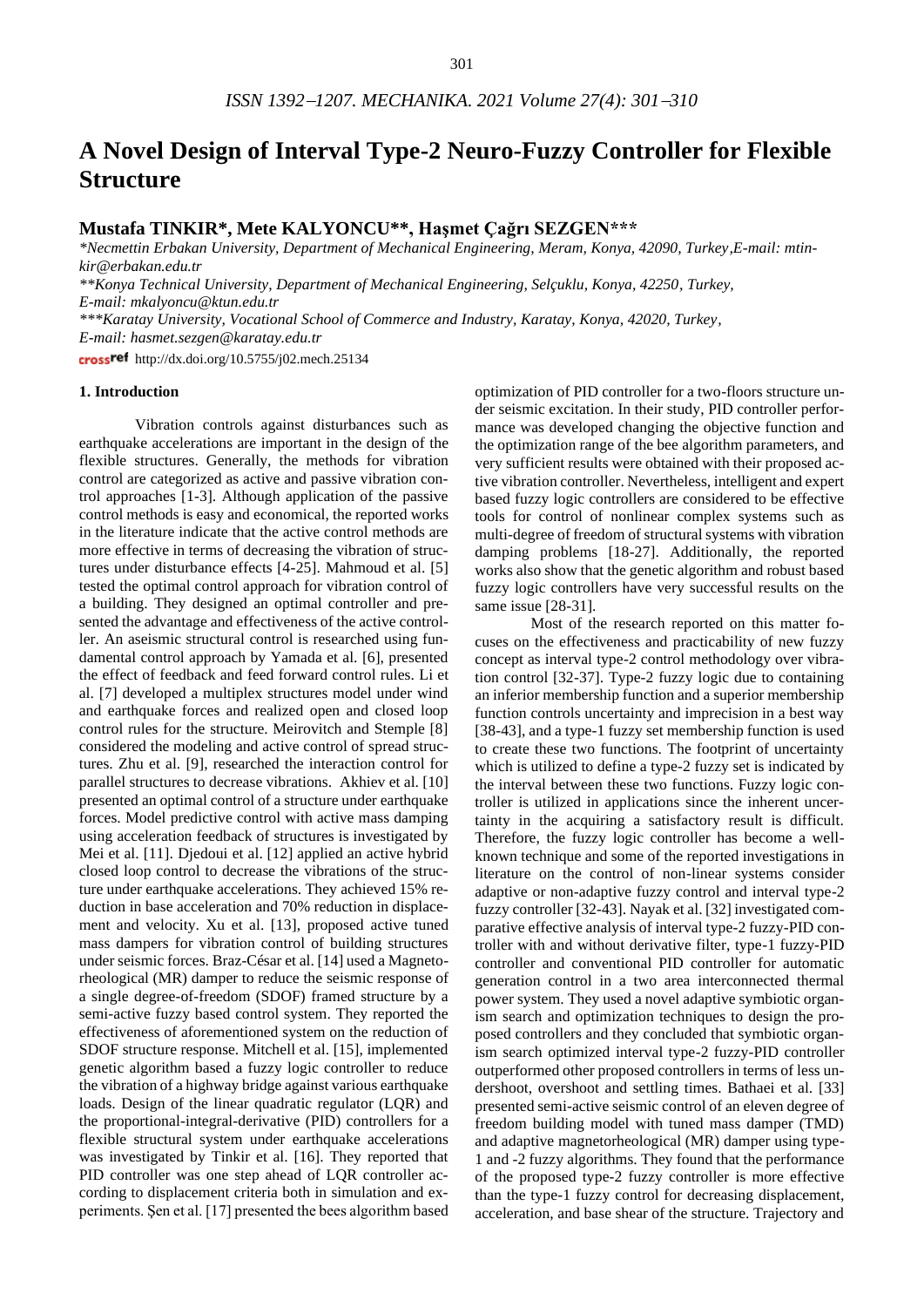vibration control of a flexible joint manipulator was also investigated by Kelekçi and Kizir [34] using interval type-2 fuzzy logic. In the scope of their study, the proposed controller is designed on the Mamdani based interval type-2 fuzzy logic toolbox using interval triangular membership functions and Karnik–Mendel type reduction algorithm. They reported improved vibration and trajectory tracking behavior of the flexible link with interval type-2 when compared to the conventional type-1 fuzzy logic controllers. Interval type-2 fuzzy vibration control of an electro-rheological fluid embedded smart structure was investigated by Lin et al. [35] and it was concluded that internal type-2 fuzzy is better than the traditional type-1 fuzzy control in terms of vibration reduction of the smart structure. Also Lin et al. [36] studied vibration control design for a plate structure with actively tunable vibration absorbers using interval type-2 fuzzy system. In their study, solution methods of the fuzzy modeling for design, performance analysis, and optimization of harmonic vibration of thin plates were realized. In the research conducted by Moradi et al. [37] a smart digital phase-locked loop (DPLL) for robust carrier tracking systems was investigated using uncertain rule-based interval type-2 fuzzy (IT2) controllers. They designed IT2 fuzzy controllers to determine optimal DPLL loop filter coefficients resulting in bandwidth to reject noise, handle user dynamics, and sustain locked. After DPLL simulation with Xilinx System Generator, they reported effective responses to various test signals such as phase and frequency steps, frequency ramp and added sinusoidal jitter stimuli with fast acquisition and improved pull in range.

Although interval type-2 fuzzy logic based control approaches have been investigated by many researches as referenced above, a novel design of the IT2NF controller has not been proposed yet for control application on proposed flexible structures using both simulation and experimental methods. Therefore, the motivation of this work is to come up with a novel design of interval type-2 neuro-fuzzy (IT2NF) controller for active vibration control of two-storey flexible structure against earthquake excitations. Accordingly, two adaptive neural network based fuzzy logic controllers are designed and combined to create an IT2NF controller to reduce the vibrations of flexible building model that occurs during earthquake effect. Additionally, the proposed system is simulated and compared with the experimental results to determine the effectiveness and performance of the proposed controller. Moreover, comparative performance analysis of IT2NF controller is performed based on the simulation and experimental results with respect to cart displacements, deflections, and accelerations of the flexible floors.

## **2. Dynamic modeling of the flexible structure**

A flexible structural system model is developed to simulate the dynamic behavior and active vibration control of the building under an earthquake excitation. A system is designed for the control problems raised in structures similar to the nature where the weight constraints result in flexible structures that have to be controlled using feedback techniques. Fig. 1 illustrates the discrete system model and experimental setup including a cart, two floors and a shaker system developed and used in this study. In the given figure,  $k_1$ - $k_2$  and  $b_1$ - $b_2$  are the stiffness and damping coefficients of the first and second floor, respectively.  $k_c$  and  $b_c$  are stiffness

and damping coefficients of the shaft to which the car is attached. *F<sup>c</sup>* is described as control force of the cart. The masses and displacements of the flexible floors are given with  $m_1$ ,  $m_2$ ,  $x_1$  and  $x_2$ , respectively. The cart assembled on the top floor with gear system acts as an active mass damper (AMD). AMD slides on the bar along horizontal axis. The role of the cart is to decrease the vibrations originated from the shaker motion. The positive directions of horizontal displacement and acceleration  $\ddot{X}_g$  of the ground motion provided by shake table are towards the right as given in Fig. 1. Two accelerometers are placed on the system to measure the tip deflections of floors of the system.



Fig. 1 Discrete system of the model (left) and the experimental setup (right) of the two-storey building

The equation of the motion of the discrete model can be defined as state-space representation given in Eq. (1).

$$
\dot{X} = AX + BU + \ddot{X}_g \text{ and } Y = CX + DU, \qquad (1)
$$

where:  $X$  is state variables vector and its transpose is written as follows:

$$
X^{T} = \left[x_{c} \; x_{1} \; x_{2} \; \dot{x}_{c} \; \dot{x}_{1} \; \dot{x}_{2}\right].
$$
 (2)

Also  $x_c$  is the cart linear position relative to the second floor, *x*<sup>1</sup> and *x*<sup>2</sup> are displacements of the floors. Moreover, output vector *Y* is presented as follows:

$$
Y^T = \left[ x_c \quad \ddot{x}_1 \quad \ddot{x}_2 \right]. \tag{3}
$$

In Eq. (4), the driving force of the cart  $F_c$  is equal to cart's DC motor voltage *V<sup>m</sup>* and defined as the input *U* in Eq. (1).

$$
U = F_c = V_m. \tag{4}
$$

The equation of motion of the discrete system model is also simulated in MATLAB/Simulink for verification of the created model. On the other hand, SolidWorks software is used to draw the flexible structure system, shake table module and cart with geometric configuration and mechanical properties in terms of the experimental setup specifications. Additionally, solid model of the system is imported to MATLAB/SimMechanics software for the development of modeling technique. In MATLAB/ SimMechanics, the flexibility of the floors is defined by considering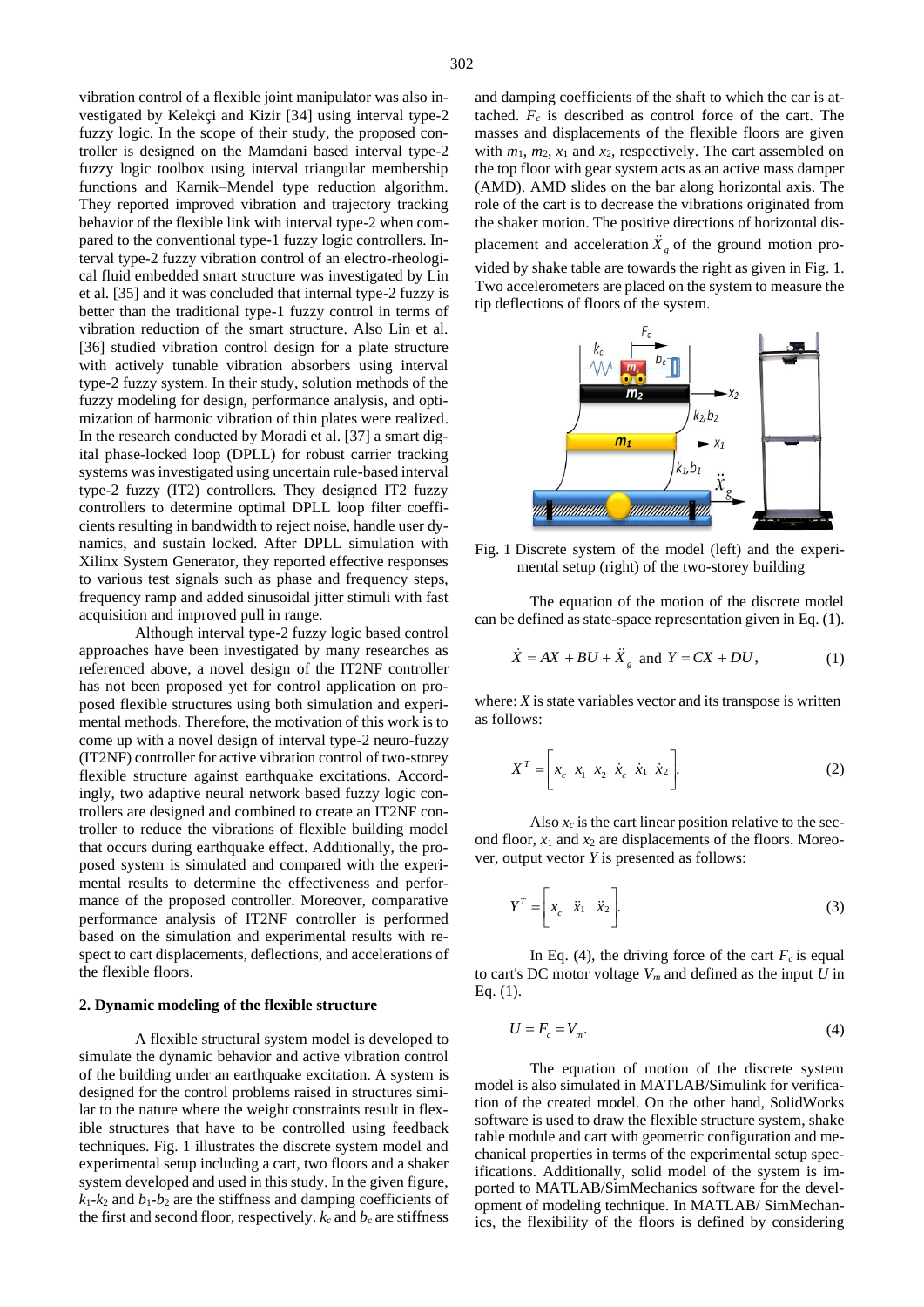stiffness and damping coefficients and each flexible floor is separated into ten bodies with custom joints which rotate only on z axis. Joint sensors and joint actuators are added and angle and angular velocity feedbacks are measured using joint sensor blocks. Moreover, these feedbacks are linked with stiffness and damping coefficients. The stiffness and damping forces are used for input of the joint actuator which actuated custom joint during simulations. The stiffness and damping coefficients of the material used in the experimental setup (stainless steel with a dimension of 500x110x1.75 mm) are calculated using the values reported in the literature [44-46]. Neves et al. [44] investigated the dynamics of a cantilever beam and a beam free of support conditions. They compared their results with exact solutions and with experimental data from the literature. Comparative study of damping in pristine, steel, and shape memory alloy (SMA) hybrid glass fiber reinforced plastic (GFRP) composite beams of equivalent stiffness was presented by Gupta et al. [45]. In this study, damping ratio was measured experimentally through logarithmic decay method and through experiments damping ratio obtained for SMA hybrid composite beam was found to be higher as compared to the pristine and steel hybrid GFRP composite beams. Also Hunt et al [46], researched that cantilever beam static and dynamic response comparison with mid-point bending for thin medium density fiberboard (MDF) composite panels. As a result of their paper, the damping ratio for the cantilever beam was calculated using the log decrement of the displacement. According to [45], the vertical deflection *w* of the cantilever beam is written as follow:

$$
w = \frac{PL^3}{3EI}.
$$
\n<sup>(5)</sup>

The flexural stiffness *K* is described as:

$$
K = \frac{3EI}{L^3},\tag{6}
$$

where:  $P$  is load;  $I$  is the moment of inertia;  $E$  is the longitudinal Young's modulus; *L* is the length of beam; *b* is the width of beam; *t* is the thickness of beam. For stainless steel  $E$  (Young modulus) is 2.10<sup>11</sup> Pa. For beam with rectangular cross section's moment of inertia is as:

$$
I = \frac{bh^3}{12}.\tag{7}
$$

The Eqs. (6) and (7), are calculated as  $b = 110$  mm,  $h = 1.75$  mm and  $L = 500/10$  mm (therefore, each floor is separated into ten flexible bodies). In addition to these calculations and to verify, finite element (FE) model is constituted in Fig. 2 for stainless steel cantilever beam, and stiffness and damping coefficients are found as  $K = 260$  N/mm and  $B = 0.02$  N.s/mm.

According to literature and calculations, the properties of the experimental system such as material, stiffness, inertia etc. are assigned to the model in Matlab/ SimMechanics. Fig. 3 shows modeling steps and SimMechanics model.

This modeling approach is provided to obtain the similar model which is convenient to experimental setup of the proposed system. In this modeling, differential equations which are mostly used to find the equation of the motion of the systems are not required anymore and rigid body calculations are converted to flexible body using discrete system model, cantilever beam equations and finite element model. The flexibility of the proposed SimMechanic model is given in Fig. 4.



Fig. 2 FE model of the stainless steel cantilever beam



Fig. 3 The modeling steps and SimMechanics solid model



Fig. 4 The flexibility of SimMechanics model

### **3. The design of IT2NF controller**

Type-2 fuzzy are utilized to control uncertainty and instability successfully which was defined and proposed by Zadeh [47-48]. Type-2 is characterized with an inferior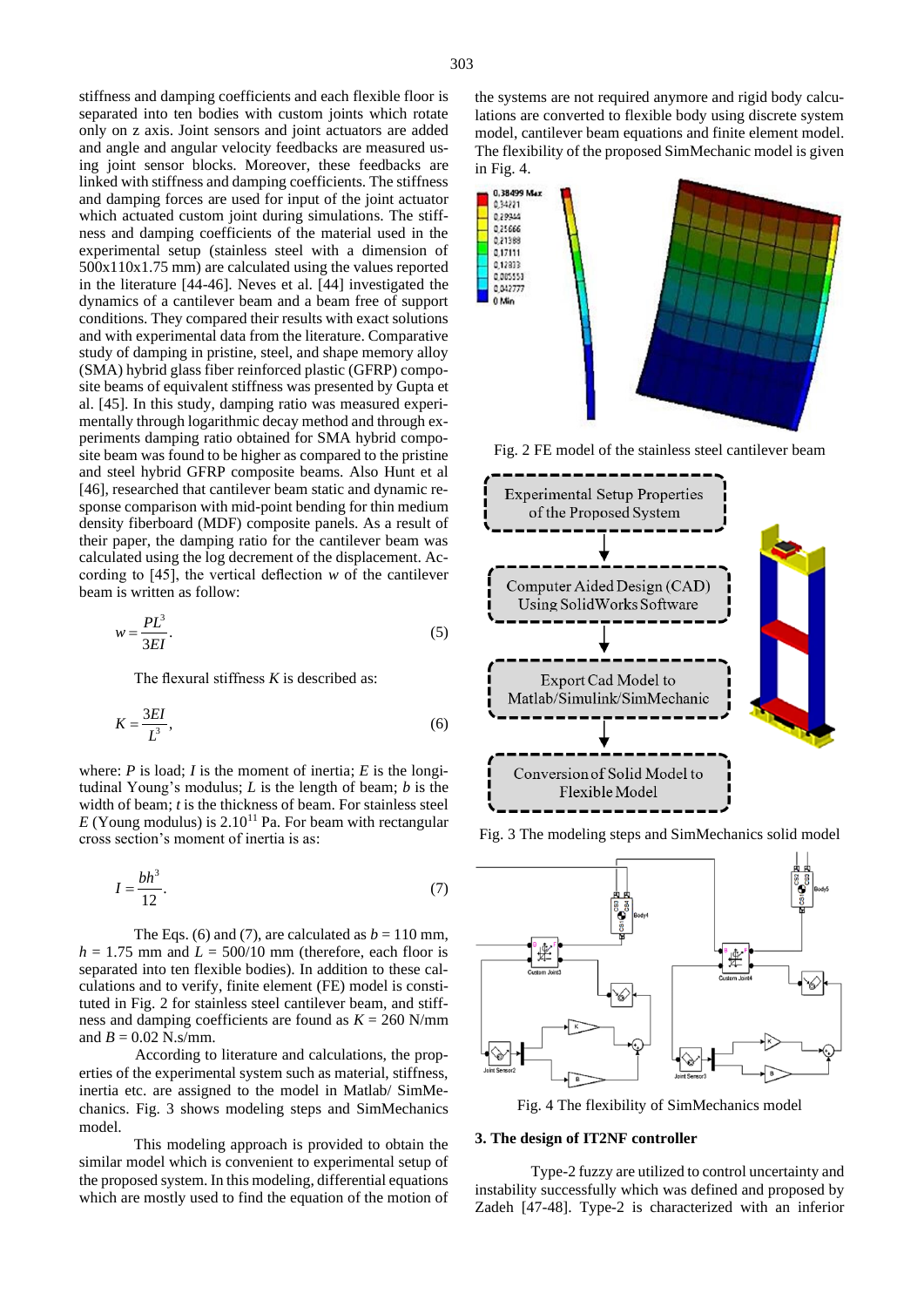membership function and a superior membership function which can be presented by a type-1 fuzzy membership function [49-52]. Traditionally, type-1 fuzzy logic controllers have been considered widely in control of nonlinear systems. In recent years, it has been found that the type-1 fuzzy logic controllers (FLC) are not sufficient to control uncertainties of the systems [53-58]. The membership function (MF) of a type-2 fuzzy set is three dimensional which includes a footprint of uncertainty. It provides additional degree of freedom that makes it possible to handle the uncertainties as compared to type-1 fuzzy. The reported studies [38-43] show that manually designing and tuning a type-2 FLC gives better response when the number of MF parameters rises.

In this paper, initially, close-loop feedback behavior of flexible structure against scaled Northridge acceleration is simulated to create appropriate artificial neural network base of proposed IT2NF controller for experimental control application. For this purpose, two adaptive neural networks based fuzzy logic controllers are designed with different type of membership functions as gauss, triangular and also these controllers are combined to create an IT2NF controller. The design of two fuzzy logic controllers is realized using artificial neural network based fuzzy inference system. A hybrid learning algorithm is used to identify the parameters of Sugeno-type fuzzy inference systems. A combination of back propagation gradient descent method and least-squares method are applied to train membership function parameters of the fuzzy inference system.



Fig. 5 Block diagram and control methodology of scaled flexible structure

Fig. 5 shows the control methodology and block diagram of a flexible structure controlled by an IT2NF controller under the earthquake excitations.

Many types of membership functions are examined in this study, and three gauss and triangular membership functions are utilized for deflection error of second floor as shown in Fig. 6. The membership functions include negative, zero and positive. The rule bases of each artificial neural network based fuzzy logic controllers (ANNFLC) are composed of 10 rules. Artificial neural network based fuzzy inference system grantees acquiring an optimum range of membership functions. For instance, the rule base of ANNFLC is described as follow; when the deflection error of floor 2 is negative the control voltage becomes  $V_m$  as  $[-$ 1.952 0.06804]. The ANNFLC architecture consists of five layers with the output of the nodes in each respective layer is represented by  $O_i$ , l where i is the ith node of layer l.



Fig. 6 The membership functions of the proposed IT2NF controller

Layer 1. Generate the membership grades:

$$
O_{i,l} = \mu_{A_i}(x), \ i = 1, 2,
$$
\n(8)

$$
O_{i,l} = \mu_{B_i \, 2}(y), \ i = 3, 4,
$$
\n(9)

where: *x* (or *y*) is the input to the node and  $A_i$  (or  $B_{i-2}$ ) is the fuzzy set associated with this node.

Layer 2. Generate the firing strengths by multiplying the incoming signals and outputs the t-norm operator result, e.g.:

$$
O_{2,i} = w_i = \mu_{Ai}(x) \times \mu_{Bi}(y), \ i = 1, 2. \tag{10}
$$

Layer 3. Normalize the firing strengths:

$$
O_{3,i} = \overline{w_i} = \frac{w_i}{w_1 + w_2}, \ i = 1, 2. \tag{11}
$$

Layer 4. Calculate the rule outputs based on the consequent  $\{p_i, q_i, r_i\}$  parameters:

$$
O_{4,i} = \overline{w_i} f_i = \overline{w_i} (p_i x + q_i y + r_i). \tag{12}
$$

Layer 5. Computes the overall outputs as the summation of incoming signals:

$$
O_{5,l} = \sum_{i} \overline{w}_i f_i = \frac{\sum_{i} w_i f}{\sum_{i} w_i}.
$$
 (13)

The proposed IT2NF controller includes as follows: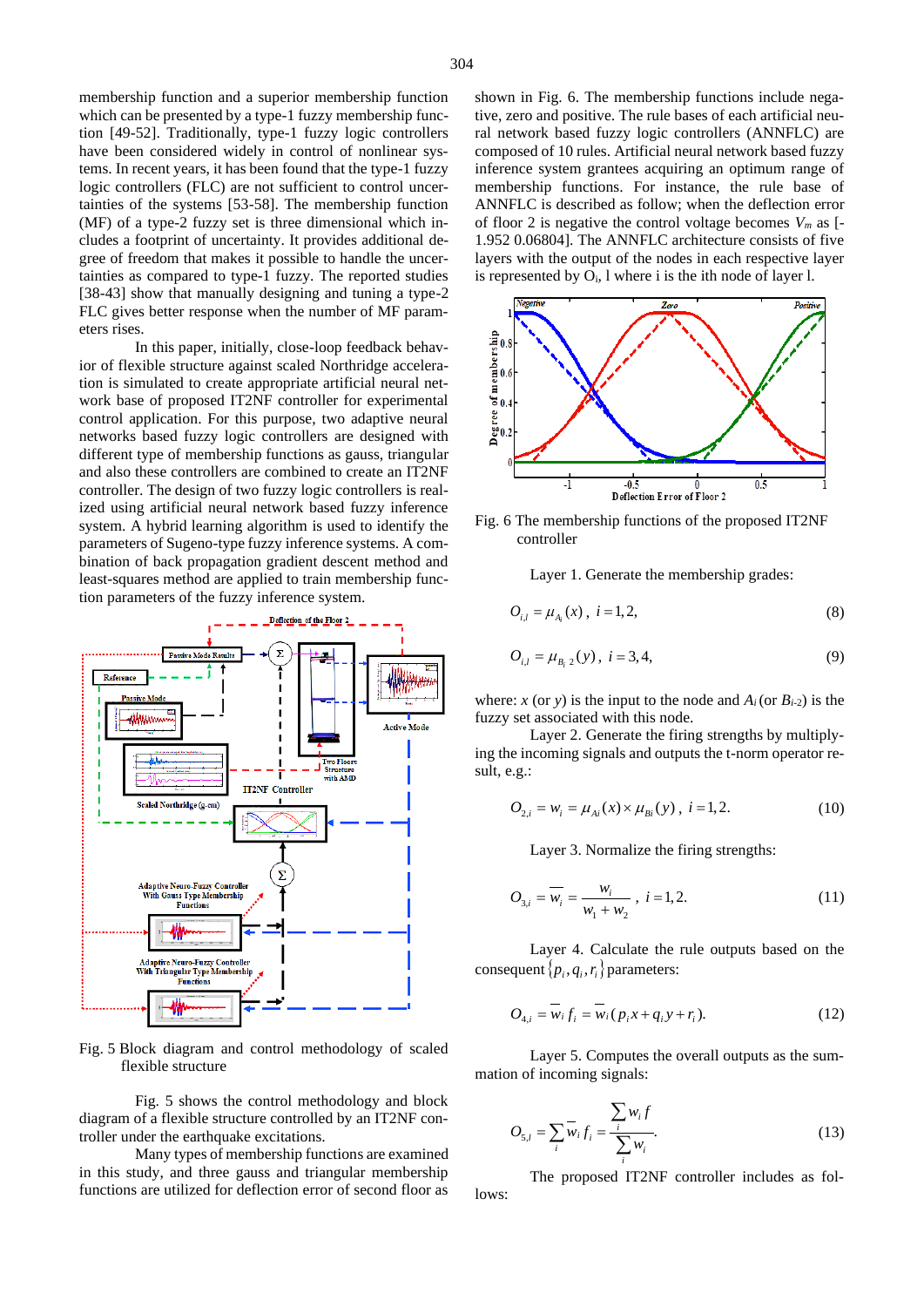- 3500 and 500 datum is used for training and checking, respectively.

- 100 epochs are used to train hybrid learning algorithm

The hybrid learning algorithm given above is defined in the literature [49-58]. In the forward pass of the hybrid learning algorithm, node outputs go forward until layer 4 and the consequent are identified by the least-squares method. The adaptive neural network base fuzzy inference system is a fuzzy Sugeno model put in the framework of adaptive systems to facilitate learning and adaptation [38- 43]. Such framework makes the adaptive neural network base fuzzy inference system control more systematic and less reliant on expert knowledge. To present the adaptive neural network base fuzzy inference system architecture, two fuzzy IF-THEN rules based on a first-order Sugeno model are considered as follows:

Rule 1: If  $(x \text{ is } A_1)$  and  $(y \text{ is } B_1)$  then  $(f_1 = p_{1x} + q_{1y} + r_1)$ 

Rule 2: If  $(x \text{ is } A_2)$  and  $(y \text{ is } B_2)$  then  $(f_2 = p_{2x} + q_{2y} + r_2)$ 

where: *x* and *y* are the inputs;  $A_i$  and  $B_i$  are the fuzzy sets;  $f_i$ are the outputs within the fuzzy region specified by the fuzzy rule;  $p_i$ ,  $q_i$  and  $r_i$  are the design parameters that are determined during the training process [38-39].

$$
f = \frac{w_1}{w_1 + w_2} f_1 + \frac{w_2}{w_1 + w_2} f_2 = \overline{w}_1 f_1 + \overline{w}_2 f_2 = (\overline{w}_1 x) p_1 +
$$
  
+ 
$$
(\overline{w}_1 y) q_1 + (\overline{w}_1) r_1 + (\overline{w}_2 x) p_2 + (\overline{w}_1 y) q_2 + (\overline{w}_1) r_2.
$$
 (14)

The adaptive neural network base fuzzy inference system architecture to implement these two rules is shown in Fig. 7, in which a circle indicates a fixed node, whereas a square indicates an adaptive node [38-39].



Fig. 7 a) Takagi-Sugeno-Kang (TSK) fuzzy inference system with two inputs and two rule; b) Architecture of adaptive neural network base fuzzy inference system of first order TSK model with two inputs

b

## **4. Experimental setup**

Experimental setup of the flexible structural system includes two flexible floors; shake table (The Quanser Shake Table I-40), and a cart [59]. Briefly, floors of the system are installed on shaker, and disturbance input is performed using shake table same as seismic excitation. Moreover, AMD is a cart that moves in linear direction and installed on the top floor and, it is employed to suppress the structural vibrations and deflections in active mode. The schematic diagram of experimental setup is given in Fig. 8. The geometric configuration of each floor of the system is 0.50 m, 0.32 m, and 0.11 m, for the height, length, and depth, respectively. The geometrical parameters of cart are defined as 0.31 m, 0.13 m, and 0.11m, for the height, length, and depth, respectively. The other requirements of the experimental setup are two UMP 1503 power modules, Q8 terminal board cart, PC and MATLAB/Simulink software. The shake table includes a high torque direct drive motor which can drive a 5 kg mass at 1 g. The maximum travel is  $\pm 20$ mm. Shaker is utilized to form disturbances, simulate earthquakes (up to 10 Hz) and check the performance of AMD [59]. The geometric configuration of shaker is 0.508 m length, 0.152 m width, 0.089 m height and 10.8 kg total mass. Floors of the system are fabricated from two identical single-story modules which assembled on top of each other. Every single-storey moduli consists of two vertical stainless steel beams. The steel beams have a section with 1.75 mm





Fig. 9 a) The description of the flexible structure; b) the physical model of the DC accelerometer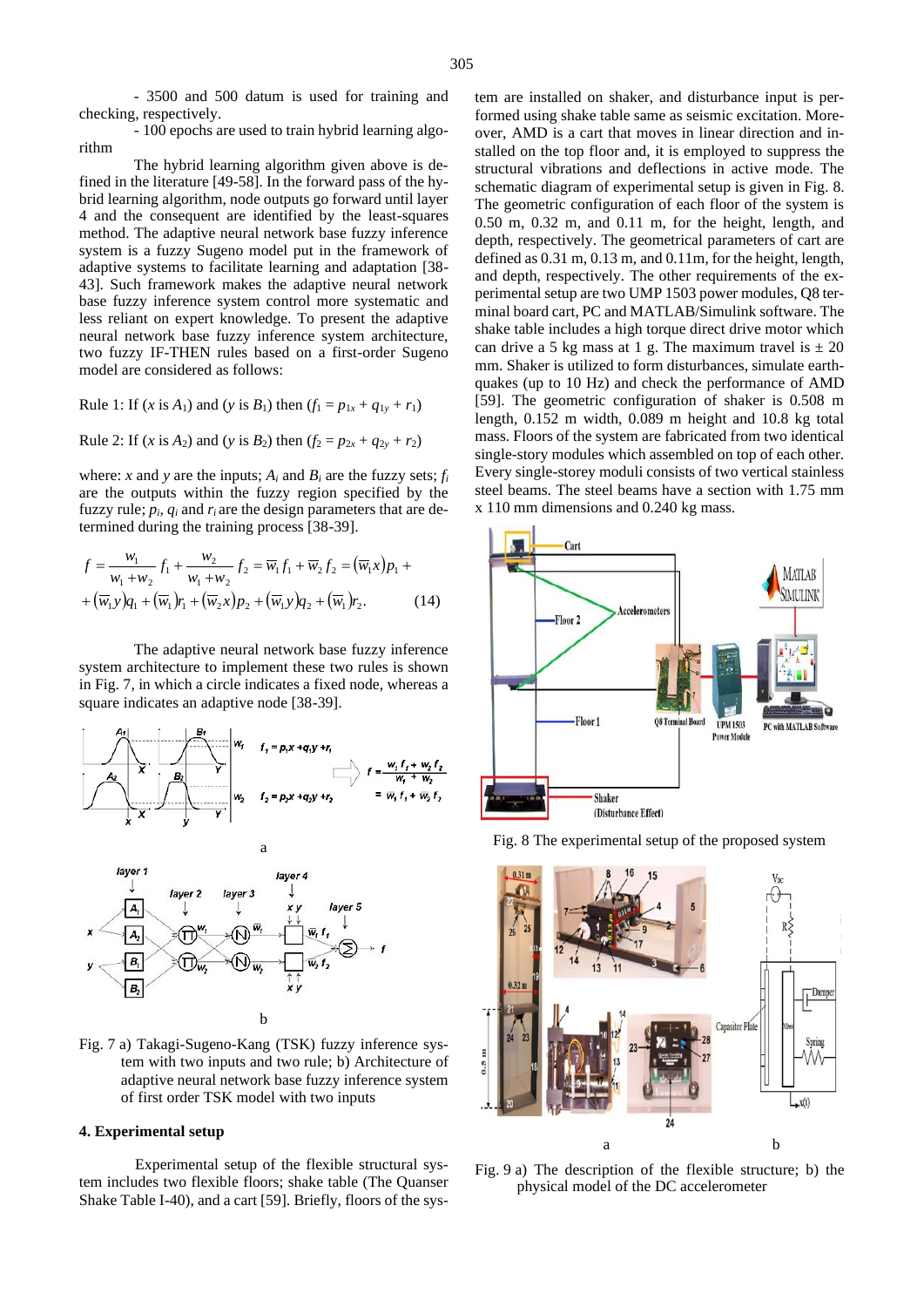Each floor is equipped with a capacitive DC accelerometer with full-scale range of  $\pm$  5 g with signal conditioning. The accelerometers are capable to measure the AC/dynamic acceleration and DC/static acceleration. In order to provide an accurate measurement of the vibration, the accelerometers are mounted in longitudinal directions on the floors of the system. The description of the flexible structure is shown in Fig. 9, a and Table 1. The physical model of the accelerometer is given Fig. 9, b.

#### Table 1

The description of the flexible structure and cart

| ID | Description                | ID | Description                 |
|----|----------------------------|----|-----------------------------|
| 1  | Cart                       | 2  | Stainless steel shaft       |
| 3  | Track                      | 4  | Linear bearing              |
| 5  | Rack end plate             | 6  | Rack set screw              |
| 7  | Cart load weight           | 8  | Cart load weight set screw  |
| 9  | Cart DC motor              | 10 | Cart encoder                |
| 11 | Cart motor pinion          | 12 | Cart position pinion        |
| 13 | Cart motor pinion shaft    | 14 | Cart position pinion shaft  |
| 15 | Cart motor connector       | 16 | Cart encoder connector      |
| 17 | Cart planetary gearbox     | 18 | Floor 1 flexible structure  |
| 19 | Floor 2 flexible structure | 20 | Ground floor                |
| 21 | Floor 1                    | 22 | Floor <sub>2</sub>          |
| 23 | Floor 1 accelerometer      | 24 | Floor 1 accelerometer con-  |
|    |                            |    | nector                      |
| 25 | Floor 2 accelerometer      | 26 | Floor 2 accelerometer con-  |
|    |                            |    | nector                      |
| 27 | Accelerometer offset po-   | 28 | Accelerometer gain potenti- |
|    | tentiometer                |    | ometer                      |

#### **5. Results and discussion**

The Northridge earthquake happened on January 17, 1994, at 04:31 Pacific standard time in Reseda, in Los Angeles, California. The acceleration of ground was measured 1.7 g  $(16.7 \text{ m/s}^2)$  which was one of the highest earthquakes recorded in an urban in North America. The Northridge earthquake had a maximum displacement of 16.92 cm which is scaled down to 1.5 cm (set as  $x_{max}$ ) in this study.

In order to obtain the same acceleration as Northridge, the time period is shortened from 39.98 to 11.91 seconds as suggested in [60]. Fig. 10 displays the recorded earthquake acceleration in gravitational units and the scaled position set point (in centimeters) for the Northridge earthquake. Captured simulations and flexibility of the floors obtained from MATLAB/SimMechanics model are given in Fig. 11.



Fig. 10 Real acceleration and scaled position of the Northridge earthquake

The deflection results of the floors in passive mode

simulations are shown in Fig. 12. As seen in Fig. 12, maximum deflections of first and second floor in passive mode are acquired as 1.9 cm and 3.1 cm, respectively. The second floor deflection is more than the first-floor response because deflection is increased by bending moment via height of the structure. Also maximum deflections of the floors occur between 2 and 4 seconds under the Northridge Earthquake. After 4 seconds the deflections decreased step by step.

The deflection results of IT2NF controlled simulation model are given in Figs. 13-14. From these simulation results the following; the values of total deflection of the floors are lower than passive mode deflection responses and maximum floor deflections are evaluated for IT2NF controlled system as floor 1 is 1.1 cm and floor 2 is 1.8 cm. Fig. 15 shows the displacement of IT2NF controlled cart in simulations. Maximum displacement of cart is obtained as 5.6 cm.



Fig. 11 Animations of simulation model against to Northridge Earthquake in passive mode







Fig. 13 The deflection comparison of uncontrolled and IT2NF controlled system for floor 1 in simulations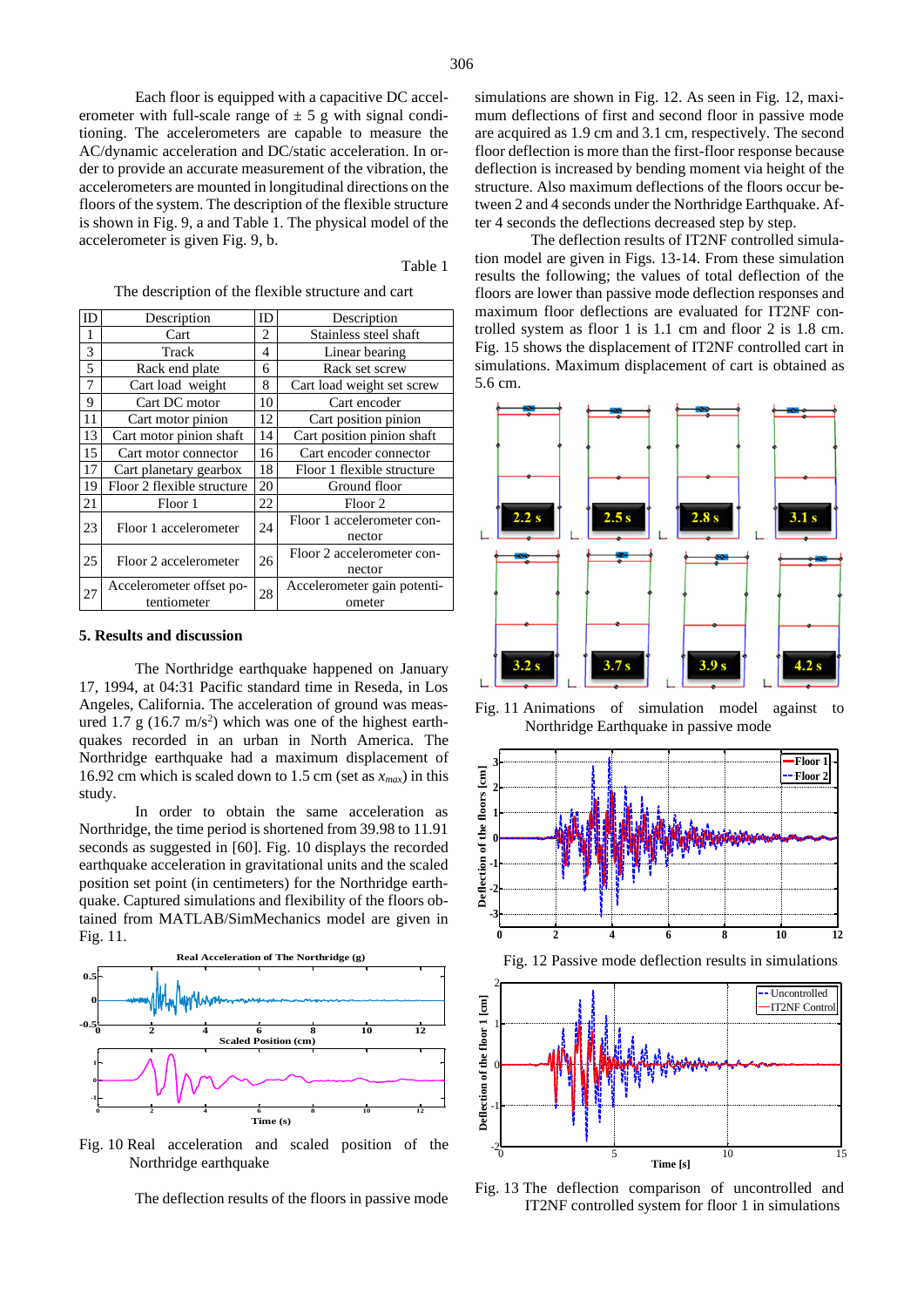

Fig. 14 The simulations showing the deflections of uncontrolled and IT2NF controlled system for floor 2



Fig. 15 IT2NF controlled cart displacement in simulations

In active mode, experimental results of IT2NF controlled system are given in Figs. 16 and 17. As seen, maximum deflections of the first and second floor in passive mode are acquired as 2.1 and 3.3 cm, respectively. From these experimental results, maximum floor deflections are evaluated for IT2NF controlled system as 1.8 and 2.4 cm for the first and second floor, respectively. The experimental acceleration results of passive mode and IT2NF controlled the floors are given in Figs. 18 and 19. As seen in Fig. 18, first and second floor maximum acceleration in passive mode are obtained as  $6.5$  and  $7.1 \text{ m/s}^2$ , respectively. In active mode, experimental acceleration results of IT2NF controlled system given in Fig. 19 are obtained for first and second floors as 5.2 and 7.8  $m/s<sup>2</sup>$ , respectively. When the passive and active mode acceleration results are compared, it is possible to say that an acceleration response in passive mode continues as oscillations affecting the deflection responses of the floors in the same mode. The displacement and voltage of IT2NF controlled cart in experiment are given in Figs. 20-21.

Maximum cart displacement is obtained as 6.15 cm. and IT2NF controlled cart voltage is found as 2.7 V.

According to given figures based simulation and experimental results; the following discussions are derived as:

- The experimental results verified that novel design IT2NF controller decreased the total deflections of first and second floors by 72.3% and 68.7%, respectively in comparison to uncontrolled responses.

- The experimental results proved that novel design IT2NF controller reduced floor 1 total accelerations by 64.8% and floor 2 total accelerations by 54.6% in comparison to uncontrolled results.

- It is concluded that novel design IT2NF controller is very successful in terms of active vibration control of the flexible structure under disturbance effect such as earthquake excitation. Also the numerical comparison of simulation and experimental results is given in Table 2.

## Table 2

The comparison of the results



Fig. 16 The deflection comparison of uncontrolled and IT2NF controlled system for floor 1 in experiments



Fig. 17 The deflection comparison of uncontrolled and IT2NF controlled system for floor 2 in experiments



Fig. 18 Passive mode experimental acceleration results



Fig. 19 IT2NF controlled mode experimental acceleration results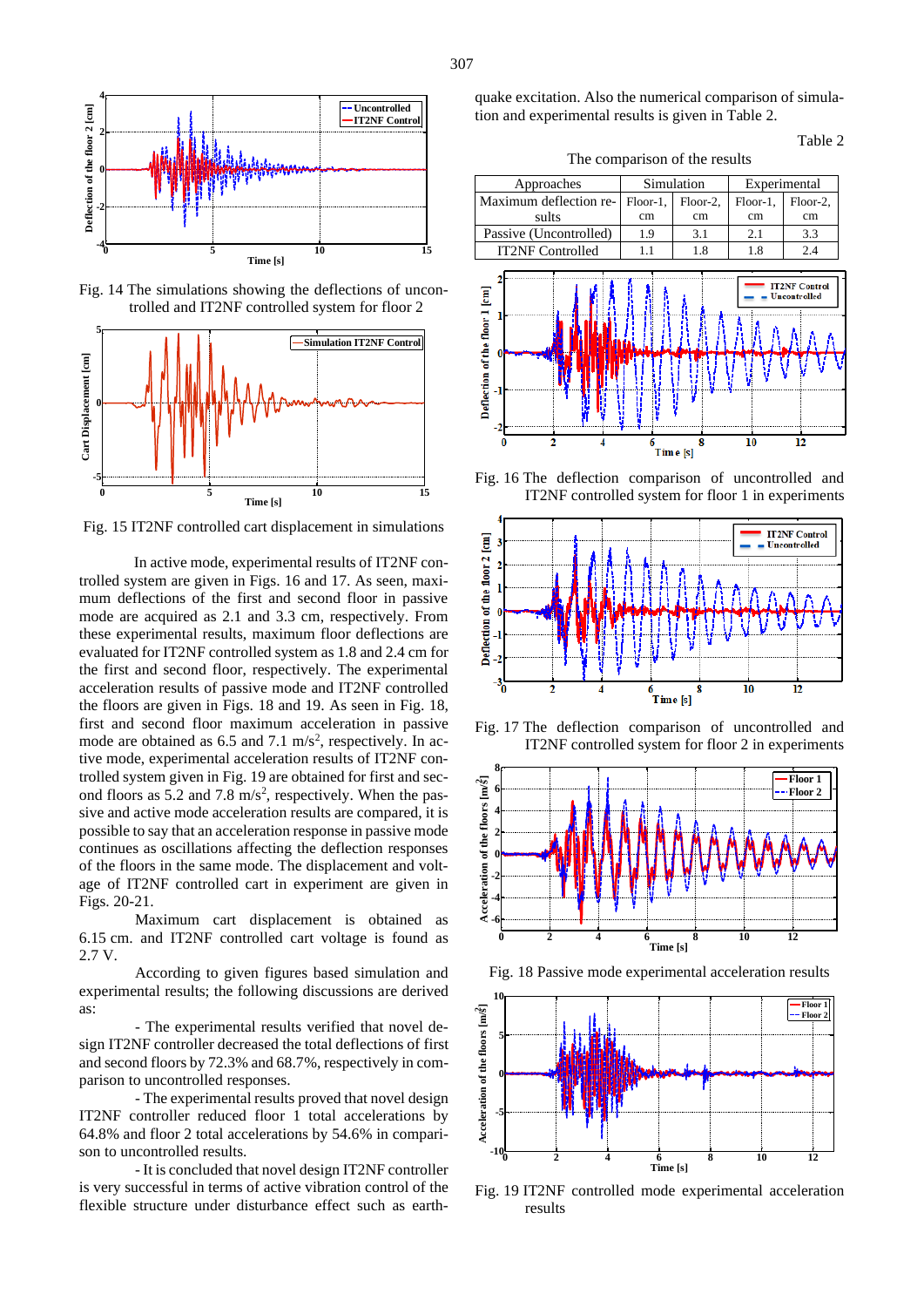

Fig. 20 IT2NF controlled cart displacement in experiments



Fig. 21 The change of cart voltage in active mode

## **6. Conclusions**

The active control methods for the disturbances are shown to be more effective than the passive controllers in terms of decreasing the vibration of structures under disturbance effects. In this study, a novel design of interval type-2 neuro-fuzzy (IT2NF) controller is proposed for active vibration control of a flexible structure during an earthquake. A combination of the dynamic model and simulations are carried out to determine the performance of the proposed controller, accordingly experimental setup is established to verify the accuracy of the simulated models. The experimental results reveal a respectable reduction both in the total deflections and the accelerations of the floors under the scaled Northridge Earthquake accelerations. The active controller is proposed and designed in this study can be seen as an alternative an active vibration controller for multi-degree of freedom of flexible systems under the disturbances such as earthquake excitations.

## **Acknowledgments**

This work is supported by Selçuk University (Project No: 09401048) and Necmettin Erbakan University (Project No: 121619007).

#### **References**

- 1. **AlMusbahi, S; Güngör, A.** 2019. A composite building isolation system for earthquake protection, Engineering Science and Technology, an International Journal 22(2): 399-404.
- 2. **Ghaffarzadeh, H; Dehrod, E. A; Talebian, N.** 2012. Semi-active fuzzy control for seismic response reduction of building frames using variable orifice dampers subjected to near-fault earthquakes, Journal of Vibration and Control 19(13): 1980-1998.
- 3. **Talib, E; Shin, J. H; Kwak, M. K.** 2019. Designing multi-input multi-output modal-space negative acceleration feedback control for vibration suppression of structures using active mass dampers, Journal of Sound and Vibration 439: 77-98.
- 4. **Xu, Y. L.; He, Q; Ko, J. M.** 1999. Dynamic response of damper-connected adjacent buildings under earthquake excitation, Engineering Structures 21(2): 135- 148.
- 5. **Mahmoud, M. S; Zribi, M; Soh, Y. C.** 2000. Optimal control of seismically-excited building structures, Computers and Structures 74(5): 521-533.
- 6. **Yamada, K; Kobori, T.** 2001. Fundamental dynamics and control strategies for aseismic structural control, Int. J. of Solids and Structures 38(34-35): 6079-6121.
- 7. **Li, Q. S; Fang, J. Q; Jeary, A. P; Liu, D. K.** 2001. Decoupling control law for structural control implementation, Int. J. of Solids and Structures 38(34-35): 6147- 6162.
- 8. **Meirovitch, L; Stemple, T. J.** 2001. A new approach to the modelling of distributed structures for control, Journal of the Franklin Institute 338: 241-254.
- 9. **Zhu, H; Wen, Y; Lemura, H.** 2001. A study on interaction control for seismic response of parallel structures, Computers and Structures 79: 231-242.
- 10. **Akhiev, S. S; Aldemir, U; Bakioğlu, M.** 2002. Multipoint instantaneous optimal control of structures; Computers and Structures 80(11): 909-917.
- 11. **Mei, G; Kareem, A; Kantor, J. C.** 2002. Model Predictive Control of structures under Earthquakes using Acceleration Feedback, J. of Engineering Mechanics 128(5): 574-585.
- 12. **Djedoui, N; Ounis, A; Abdeddaim, M.** 2016. Active vibration control for base-isolated structures using a PID controller against earthquakes, In International Journal of Engineering Research in Africa, Trans. Tech. Publications 26: 99-110.
- 13. **Xu, L; Yunyan, Y; Yanliang, C.** 2018. Active vibration control for seismic excited building structures under actuator saturation, measurement stochastic noise and quantization, Eng. Struct. 156: 1-11.
- 14.**Braz-César, M; Barros, R.** 2018. Semi-active fuzzy based control system for vibration reduction of a sdof structure under seismic excitation, Smart Struct. Syst. 21(4): 389-95.
- 15. **Mitchell, R; Cha, Y. J; Kim, Y; Mahajan, A. A.** 2015. Active control of highway bridges subject to a variety of earthquake loads, Earthquake Eng. Vib. 14(2): 253-263.
- 16.**Tınkır, M; Kalyoncu, M; Şahin, Y.** 2015. Modelling and controller design for a flexible structure system against disturbance effects, low frequency noise, Vibration and Active Control 34(4): 525-548.
- 17. **Şen, A; Tınkır, M; Kalyoncu, M.** 2018. Optimisation of a PID controller for a two-floors structure under earthquake excitation based on the bees algorithm, Journal of Low Frequency Noise, Vibration and Active Control 37(1): 107-127.
- 18. **Rahman, T. A. Z; As'arry, A.; Abdul Jalil, N. A.; Kamil, R.** 2019. Dynamic modelling of a flexible beam structure using feedforward neural networks for active vibration control, International Journal of Automotive and Mechanical Engineering 16(1): 6263-6280.
- 19. **Kolekar, S; Venkatesh, K; Oh, J. S; Choi, S. B.** 2019. Vibration controllability of sandwich structures with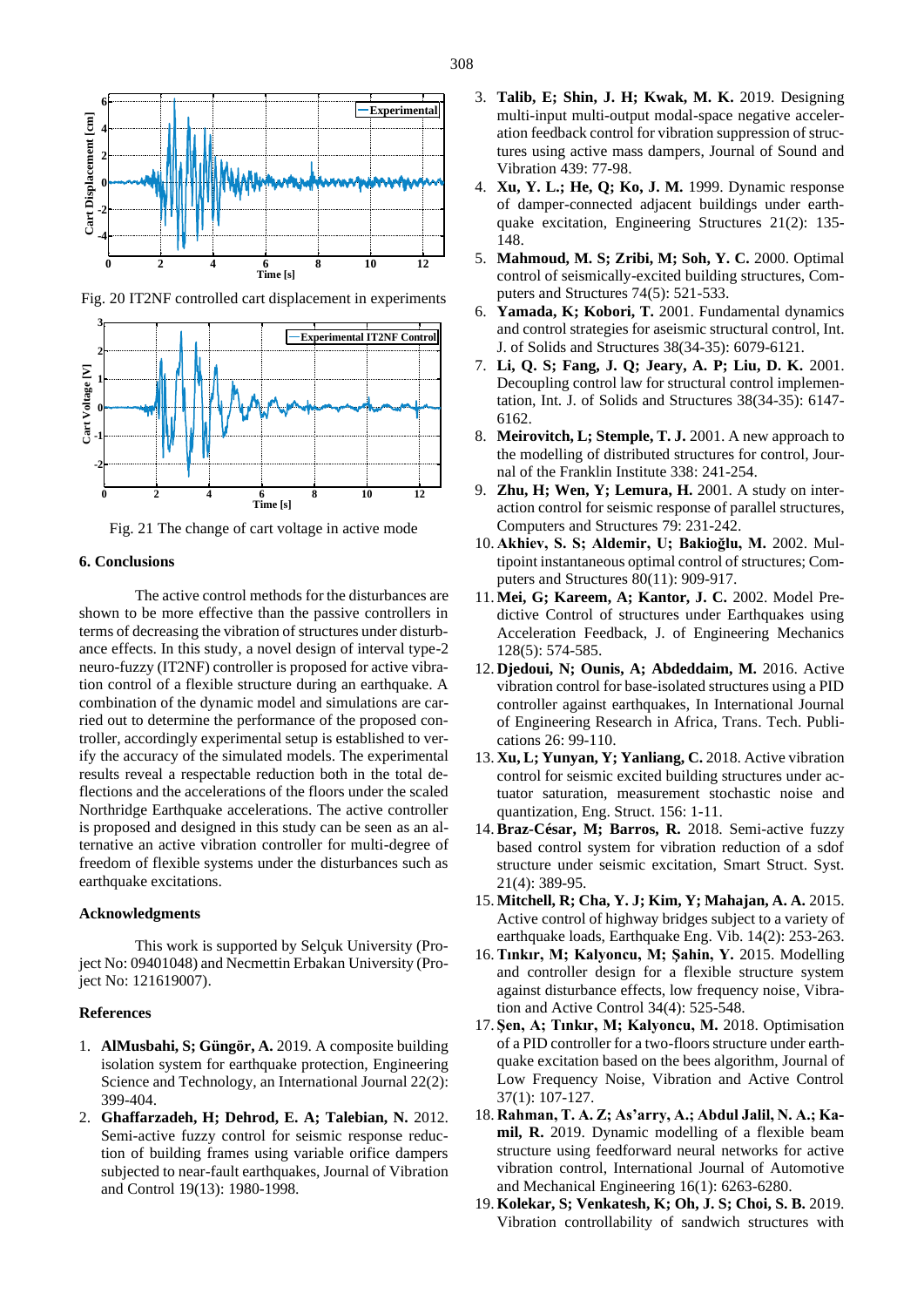smart materials of electrorheological fluids and magnetorheological materials: a review, Journal of Vibration Engineering & Technologies 7: 359–377.

- 20. **Güçlü, R; Yazıcı, H.** 2007. Fuzzy logic control of a nonlinear structural system against earthquake induced vibration, Journal of Vibration and Control 13(11): 1535– 1551.
- 21. **Güçlü, R; Yazıcı, H.** 2008. Vibration control of a structure with ATMD against earthquake using fuzzy logic controllers, Journal of Sound and Vibration 318(1–2): 36–49.
- 22. **Park, K. S; Ok, S. Y.** 2012. Optimal design of actively controlled adjacent structures for balancing the mutually conflicting objectives in design preference aspects, Engineering Structures 45: 213–222.
- 23. **Casciati, F.; Rodellar, J; Yıldırım, U.** 2012. Active and semi-active control of structures – theory and applications: a review of recent advances, Journal of Intelligent Material Systems and Structures 23(11): 1181- 1195.
- 24.**Wang, Q; Wang, J; Ma, K.** 2019. Research on semiactive control method of a building structure based on non-smooth control, Earthquake Engineering and Engineering Vibration 18(2): 425-432.
- 25. **Park, W; Park, K. S.** 2019. Optimal design of hybrid control system for the wind and earthquake excited buildings, KSCE Journal of Civil Engineering 23(2): 744-753.
- 26. **Karami, K; Manie, S; Ghafouri, K; Nagarajaiah, S.** 2019. Nonlinear structural control using integrated DDA/ISMP and semi-active tuned mass damper, Engineering Structures 181: 589-604.
- 27. **Mirfakhraei, S. F; Andalib, G; Chan, R.** 2019. Numerical investigation on toggled actuator forces in active vibration control system, Advance Researches in Civil Engineering 1(2): 16-35.
- 28. **Nguyen, S. D; Jung, D; Choi, S. B.** 2017. A robust vibration control of a magnetorheological damper based railway suspension using a novel adaptive type 2 fuzzy sliding mode controller, Shock and Vibration, Article ID 7306109, 14 pages.
- 29. **Yordanova, S; Gueorguiev, B; Slavov, M.** 2020. Design and industrial implementation of fuzzy logic control of level in soda production, Engineering Science and Technology, an International Journal 23: 691-699.
- 30. **Civelek, Z.** 2020. Optimization of fuzzy logic (Takagi-Sugeno) blade pitch angle controller in wind turbines by genetic algorithm, Engineering Science and Technology, an International Journal 23(1): 1-9.
- 31. **Ali, A. A.; Lateef, R. A. R.; Saeed, M. W.** 2017. Intelligent tuning of vibration mitigation process for single link manipulator using fuzzy logic, Engineering Science and Technology, an International Journal 20: 1233– 1241.
- 32. **Nayak, J. R; Shaw, B; Sahu, B. K.** 2018. Application of adaptive-SOS (ASOS) algorithm based interval type-2 fuzzy-PID controller with derivative filter for automatic generation control of an interconnected power system, Engineering Science and Technology, an International Journal 21(3): 465-485.
- 33.**Bathaei, A; Zahrai, S. M; Ramezani, M.** 2017. Semiactive seismic control of an 11-DOF building model

with TMD+MR damper using type-1 and -2 fuzzy algorithms, Journal of Vibration and Control 24(13): 2938- 2953.

- 34. **Kelekci, E; Kizir, S.** 2019. Trajectory and vibration control of a flexible joint manipulator using interval type-2 fuzzy logic, ISA Transactions 94: 218-233.
- 35.**Lin, C. J; Lee, C. Y; Liu, Y; Cheng, C. H.** 2014. Interval type-2 fuzzy vibration control of an ERF embedded smart structure, International Journal of Mechanical, Aerospace, Industrial and Mechatronics Engineering 8(7): 1211-1217.
- 36.**Lin, C. J; Lee, C. Y; Liu, Y.** 2017. Vibration control design for a plate structure with electrorheological atva using interval type-2 fuzzy system, Applied Science 7(7): 1-27.
- 37. **Moradi, M; Ehsanian, M.** 2020. A smart DPLL for robust carrier tracking systems using uncertain rule-based IT2 fuzzy controllers, Engineering Science and Technology, an International Journal 23(4): 821-830.
- 38. **Güler, İ; Übeyli, E. D.** 2005. Automatic detection of ophthalmic artery stenosis using the adaptive neurofuzzy inference system, Engineering Applications of Artificial Intelligence 18(4): 413–422.
- 39. **Mendel, J. M.** 2017. Uncertain Rule-Based Fuzzy Logic Systems, Introduction and New Directios, Springer International Publishing AG, 684 pages.
- 40. **Mamdani, E.** 1994. Fuzzycontrol a misconception of theory and application, IEEE Expert 9(4): 27-28.
- 41. **Hagra, H.** 2004. A Hierarchical type-2 fuzzy logic control architecture for autonomous mobile robots, IEEE Trans. Fuzzy Syst. 12(4): 524-539.
- 42. **Adak, A. K; Bhowmik, M.** 2011. Interval cut-set of interval-valued intuitionistic fuzzy sets, Afr. J. Maths. Comput. Sci. Res. 4(4): 192-200.
- 43.**Liang, Q; Mendel, J. M.** 2000. Interval type-2 fuzzy logic systems: Theory and design; IEEE Trans. Fuzzy Syst. 8: 535-550.
- 44. **Neves, A. C; Simões, F. M. F; Pinto da Costa, A.** 2016. vibrations of cracked beams: discrete mass and stiffness models, Computers and Structures 168: 68-77.
- 45. **Gupta, A. K; Velmurugan, R; Joshi, M.** 2018. Comparative study of damping in pristine, steel, and shape memory alloy hybrid glass fiber reinforced plastic composite beams of equivalent stiffness, Defence Science Journal 68(1): 91-97.
- 46. **Hunt, J. F; Zhang, H; Guo, Z; Fu, F.** 2013. Cantilever beam static and dynamic response comparison with midpoint bending for thin MDF composite panels, BioResources 8(1): 115-129.
- 47.**Zadeh, L. A.** 1988. Fuzzy logic, Computer 1(4): 83-93.
- 48.**Zadeh, L. A.** 1988. Knowledge representation in fuzzy logic, IEEE Trans. Knowl. Data Eng. 1: 89-100.
- 49. **Jang, J. S. R.** 2003. ANFIS: adaptive-network-based fuzzy inference system, IEEE Trans. on Systems, Man and Cybernetics 23(3): 665-685.
- 50.**Lei, Z; Qixin, C; Jay, L.** 2004. A hybrid one-by-one learning with incremental learning algorithm in CMAC, Proceedings of the SmWorld Congress on Intelligent Control and Automation, Hangzhou. P.R. China, June 15-19.
- 51. **Daohang, S; Vladimir, B. B.** 2002. An on-line hybrid learning algorithm for multilayer perceptron in identification problems, Computers and Electrical Engineering 28: 587–598.